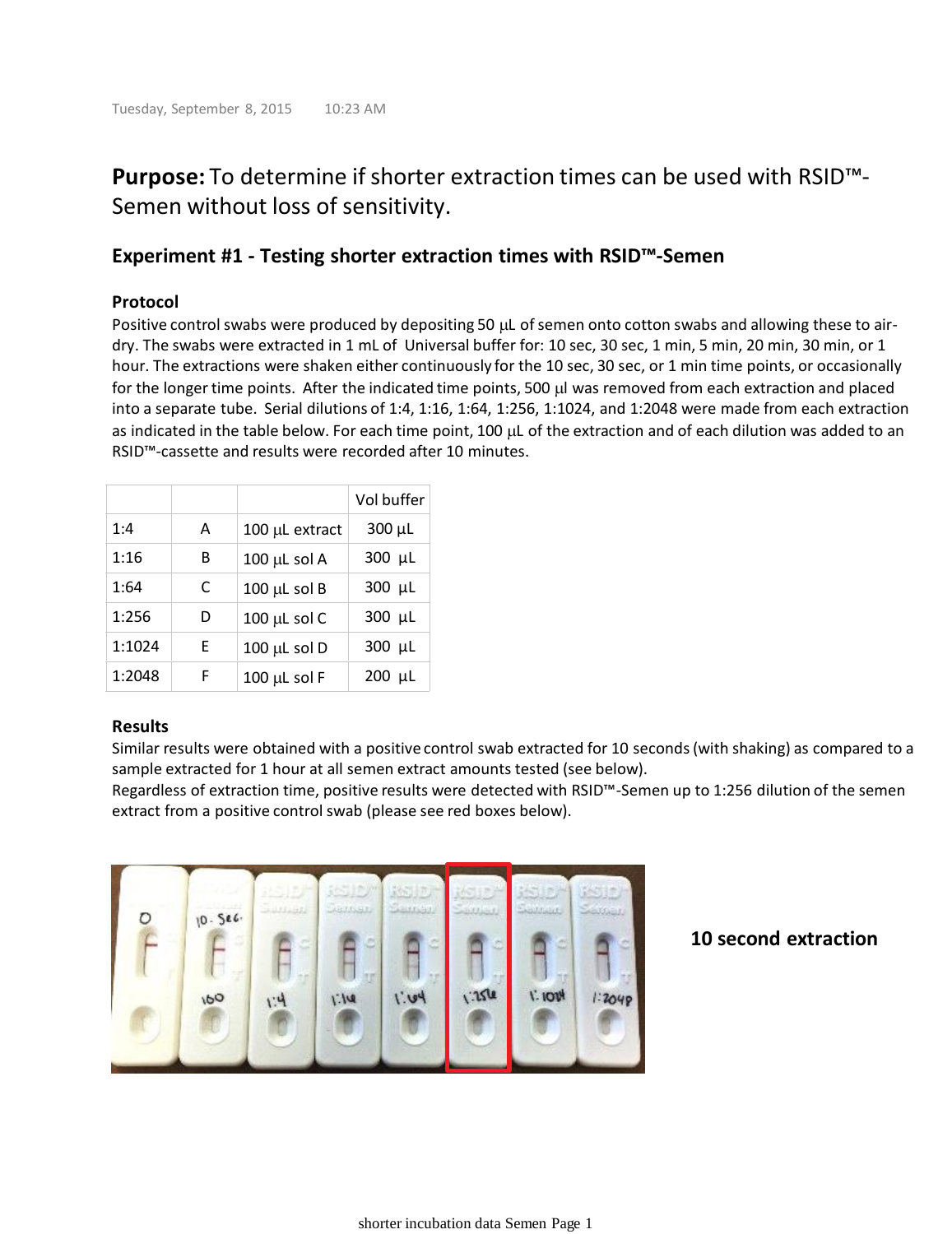

**30 second extraction**

**1 minute extraction**

**5 minute extraction**

**20 minute extraction**

**30 minute extraction**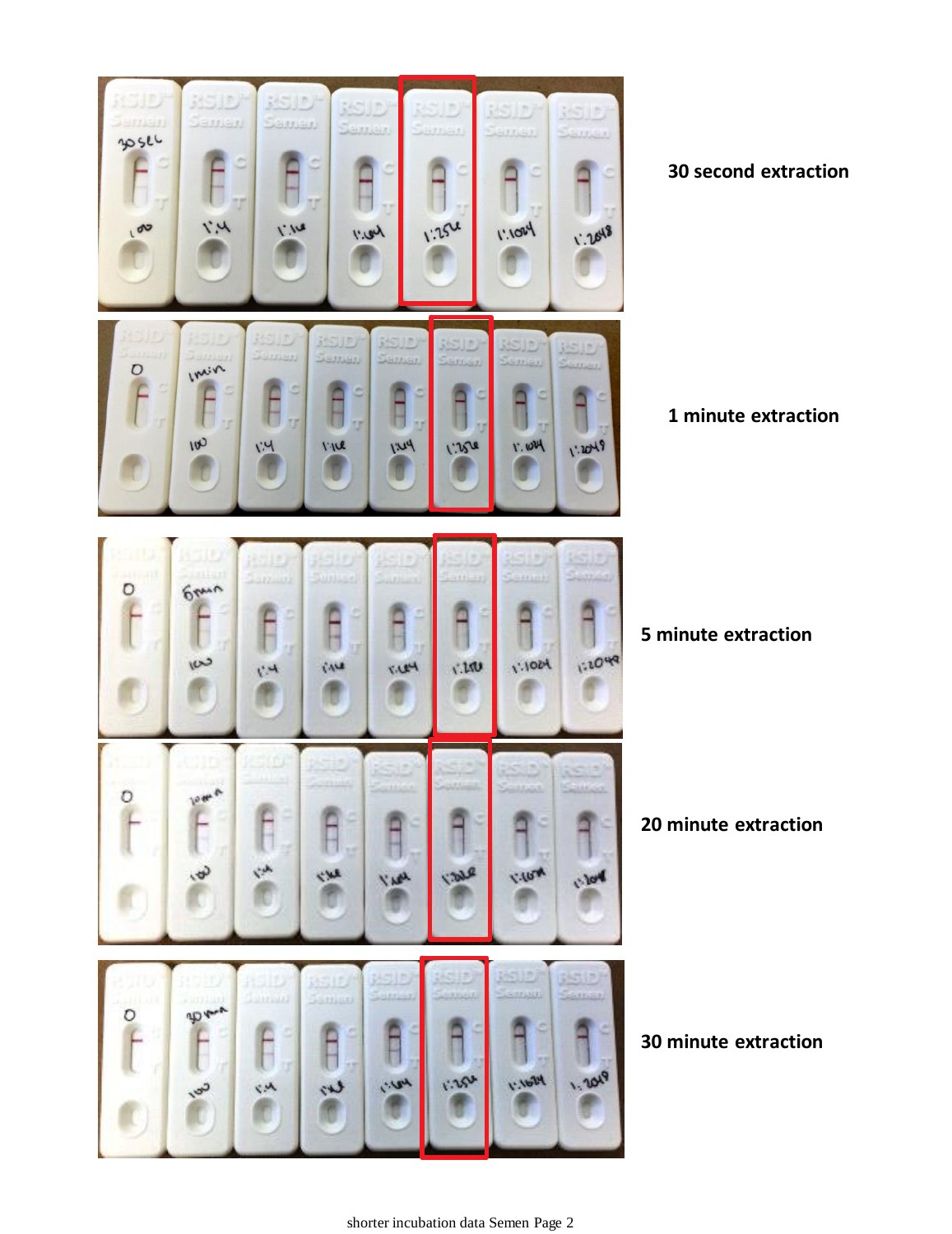

**1 hour extraction**

# **Experiment #2 - Shorter incubation times - test of sensitivity.**

**Protocol:** To determine if shorter extraction times can be used for samples with limiting amounts of semen, positive control swabs were produced on cotton swabs with 2 and 5  $\mu$ L of semen and allowed to air-dry. The swab heads were extracted in 300 µL extraction buffer for either 10 seconds (with shaking) or 20 minutes (with occasional shaking), and 100 µl was loaded onto an RSID<sup>™</sup>-Semen cassette. Results were recorded after ten minutes.

### **Results**

Positive results were obtained for both the 2  $\mu$ L and 5  $\mu$ L samples, regardless of extraction time. Similar test line intensities were observed for both the 10 sec or 20 minute extractions for both the 2 µL and 5 L semen swabs (see image below).

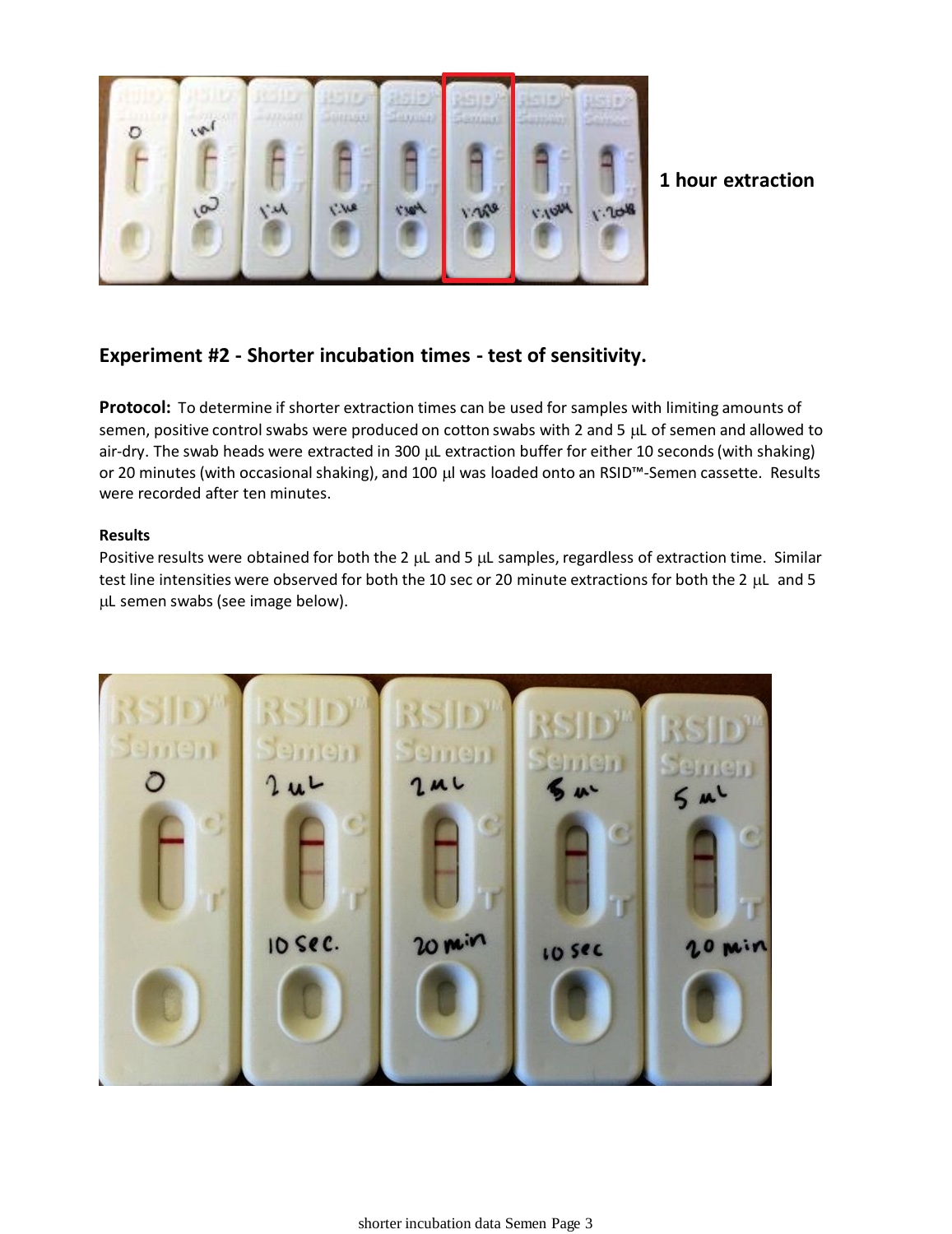# **Experiment #2.1 - Shorter incubation times - further test of sensitivity**

**Protocol:** Positive control swabs were prepared by depositing 5  $\mu$ L, 1  $\mu$ L, 1  $\mu$  of 1:2 semen dilution (equivalent to 0.5  $\mu$ l semen) and 1  $\mu$ l of 1:10 dilution (equivalent to 0.1  $\mu$ L of semen) onto cotton swabs and allowing to air-dry. The swab heads were extracted in 300 µL extraction buffer for either 10 seconds (with shaking), 1 minute (with occasional shaking), or 5 minutes (with occasional shaking) and 20 and 100 µL was loaded onto an RSID<sup>™</sup>-Semen cassette. Results were recorded after ten minutes.

#### **Results**

Similar results for the 1  $\mu$ L of 1:10 semen dilution were observed at all three extraction times tested (see top panel below). Results for 1  $\mu$ L of 1:2 dilution and the 1  $\mu$ L and 5  $\mu$ L swabs are shown below; again, no difference in sensitivity at any extraction time was seen.

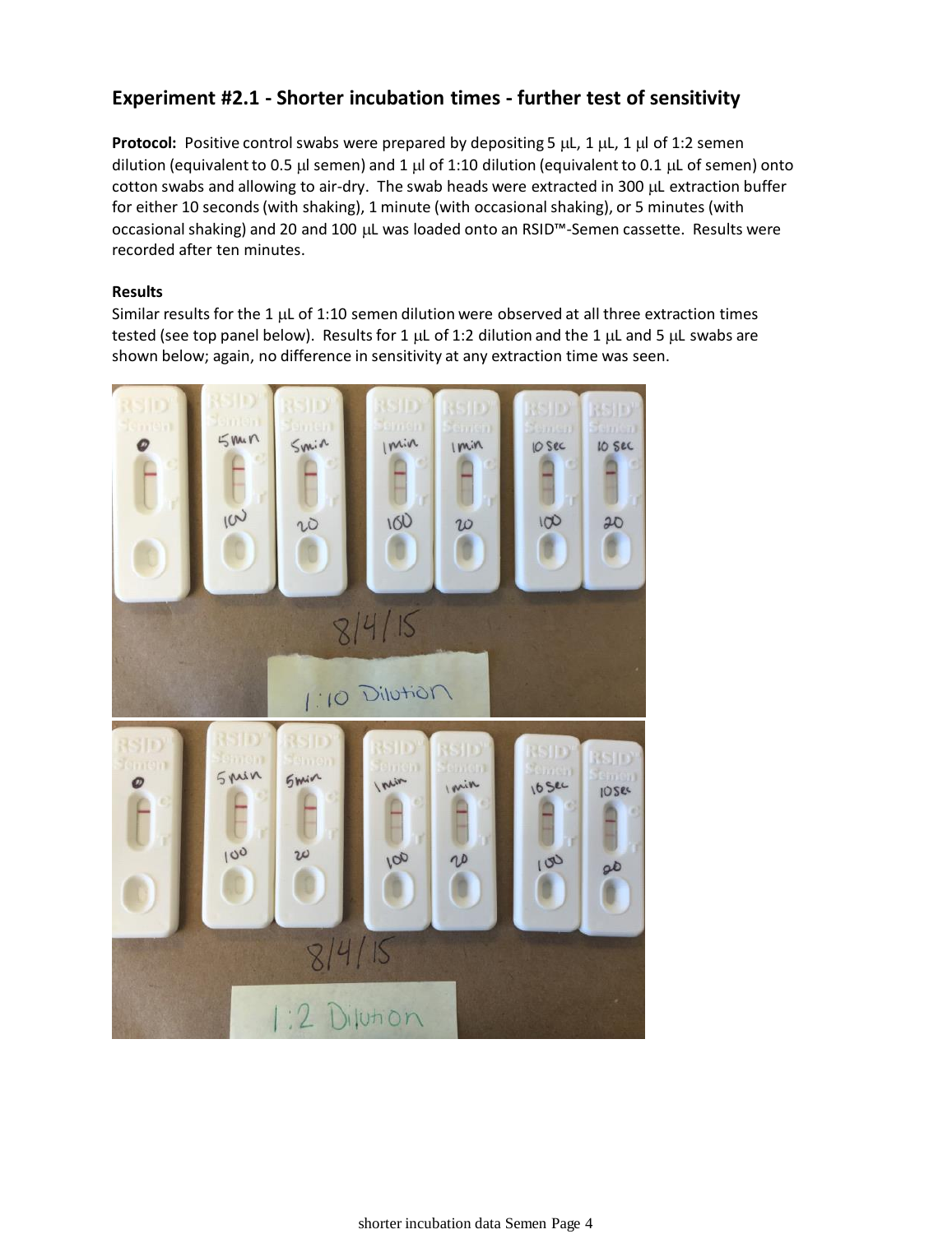

# **Experiment 3: Testing 10 second extractions of post coital swabs with RSID™-Semen and Bluestar**

**Protocol:** Post coital swabs collected at 8 hrs (collected 2/12/15), 12 hrs (collected 7/15/14) and 14 hrs (collected 9/8/10) post intercourse were extracted and tested on RSID™-Semen and Bluestar PSA tests. 10 second extractions were used throughout. Note positive results for RSID-Semen and streaked, incomplete test lines on Bluestar.

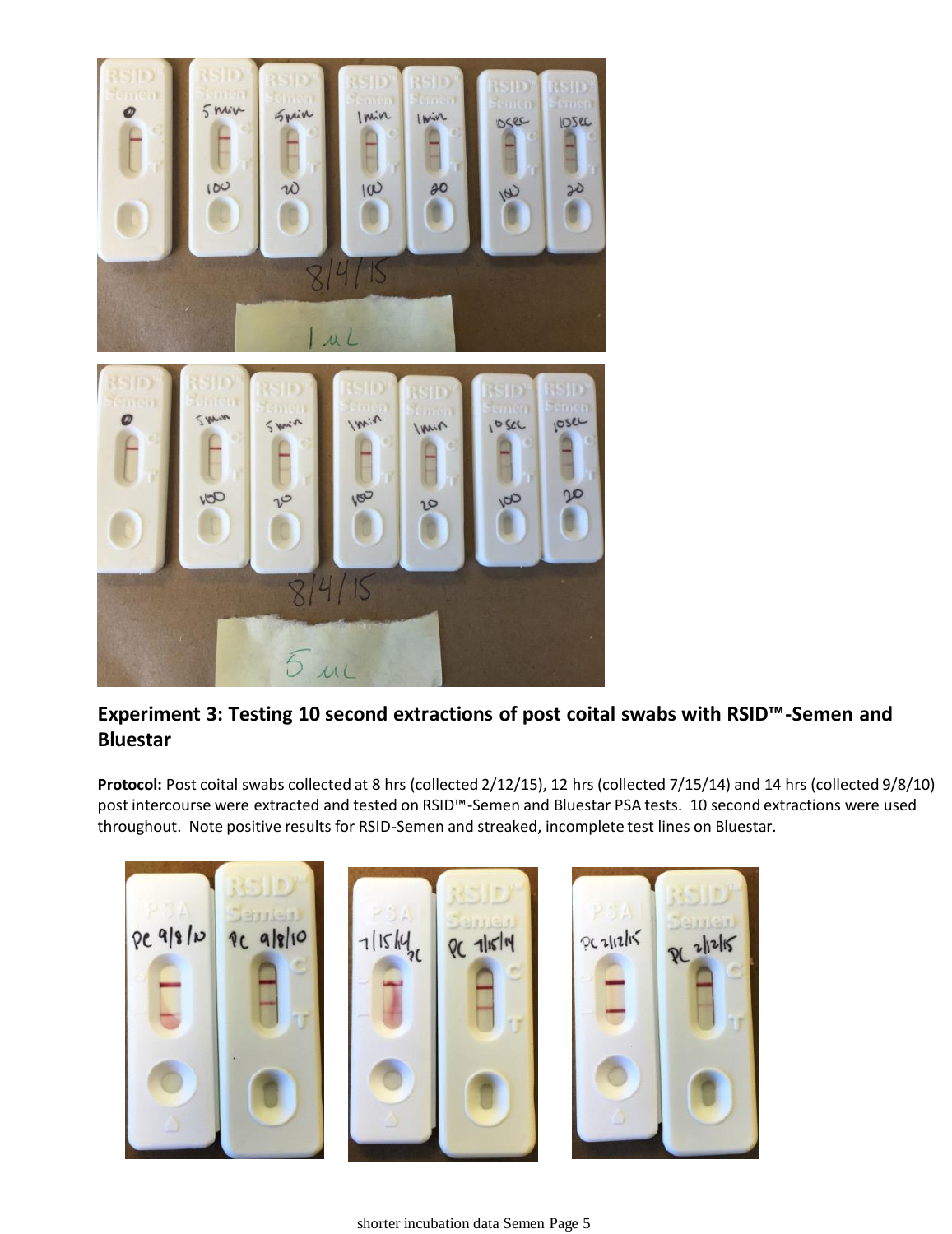# **Experiment #3.1: Testing PC swabs with RSID™-Semen Field kit**

**Protocol:** To determine if lower extraction times can be used when extracting PC swabs with the RSID™-Semen field kit, 2 post-coital swabs (8 hours after unprotected intercourse) were extracted in field kit extraction tubes containing 750 µL Universal buffer for either 10 seconds (with shaking) or 5 minutes (with occasional shaking). Using the disposable plastic transfer pipette included in the field kit, 5 drops of each extract was added to an RSID™-Semen cassette and results were recorded at ten minutes.

**Results:** Similar results were obtained when extracting the PC swabs at either 10 seconds or 5 minutes (see below).



# **Experiment #4: Comparing shaking vs vortexing for extraction of semen samples**

**Protocol:** To determine if vortexing samples improved the signal when testing semen extracts, samples were either periodically shaken or vortexed for the following time points: 10 sec, 1 min, 5 min, 20 min, 30 min, and 1 hour. After the indicated time points, 500 µl was removed from each extraction and placed into a separate tube. Similar to experiment #1, serial dilutions of 1:4, 1:16, 1:64, 1:256, 1:1024, and 1:2048 were made from each extraction (please see table in experiment #1). For each time point and handling condition, 100 µL of the extraction and of each dilution was added to an RSID™-cassette and results were recorded after 10 minutes.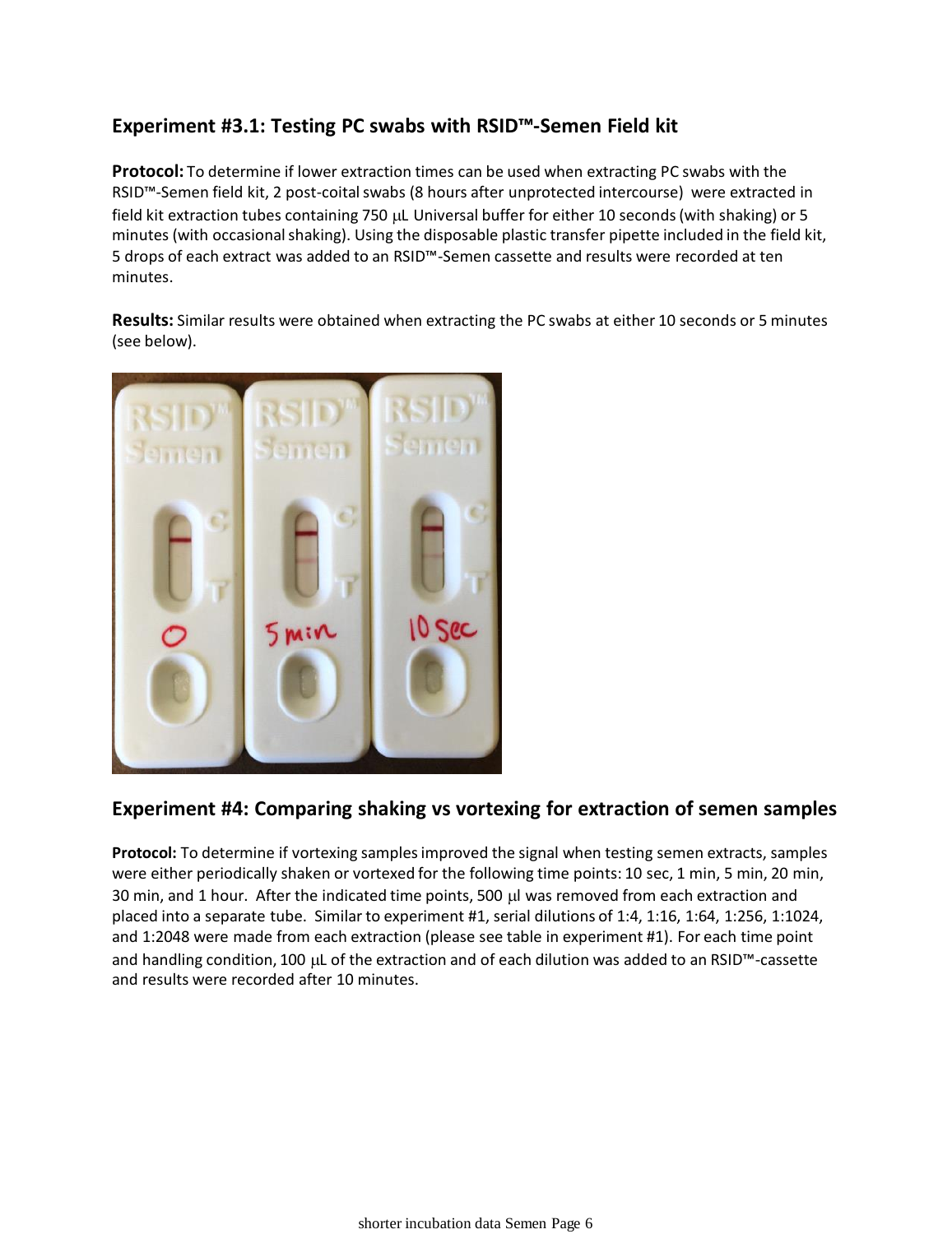### **Results**

Similar results were obtained with a positive control swab extracted for 10 seconds with either vortexing or shaking (please see top figure below). Regardless of extraction time or handling condition, positive results were detected with RSID™- Semen up to 1:256 dilution of the semen extract from a positive control swab (please see red boxes below).



**10 seconds**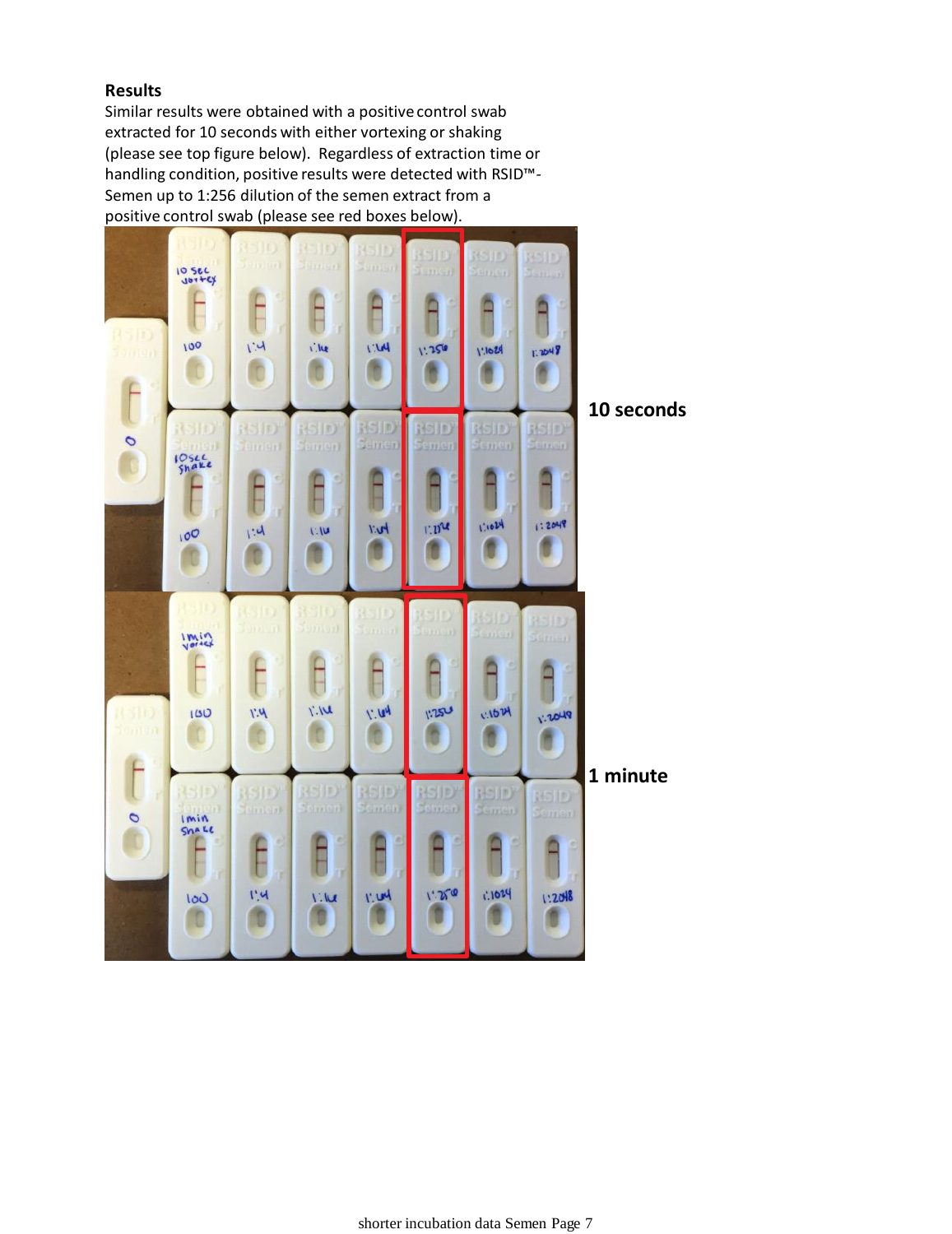

**5 minutes**



**20 minutes**